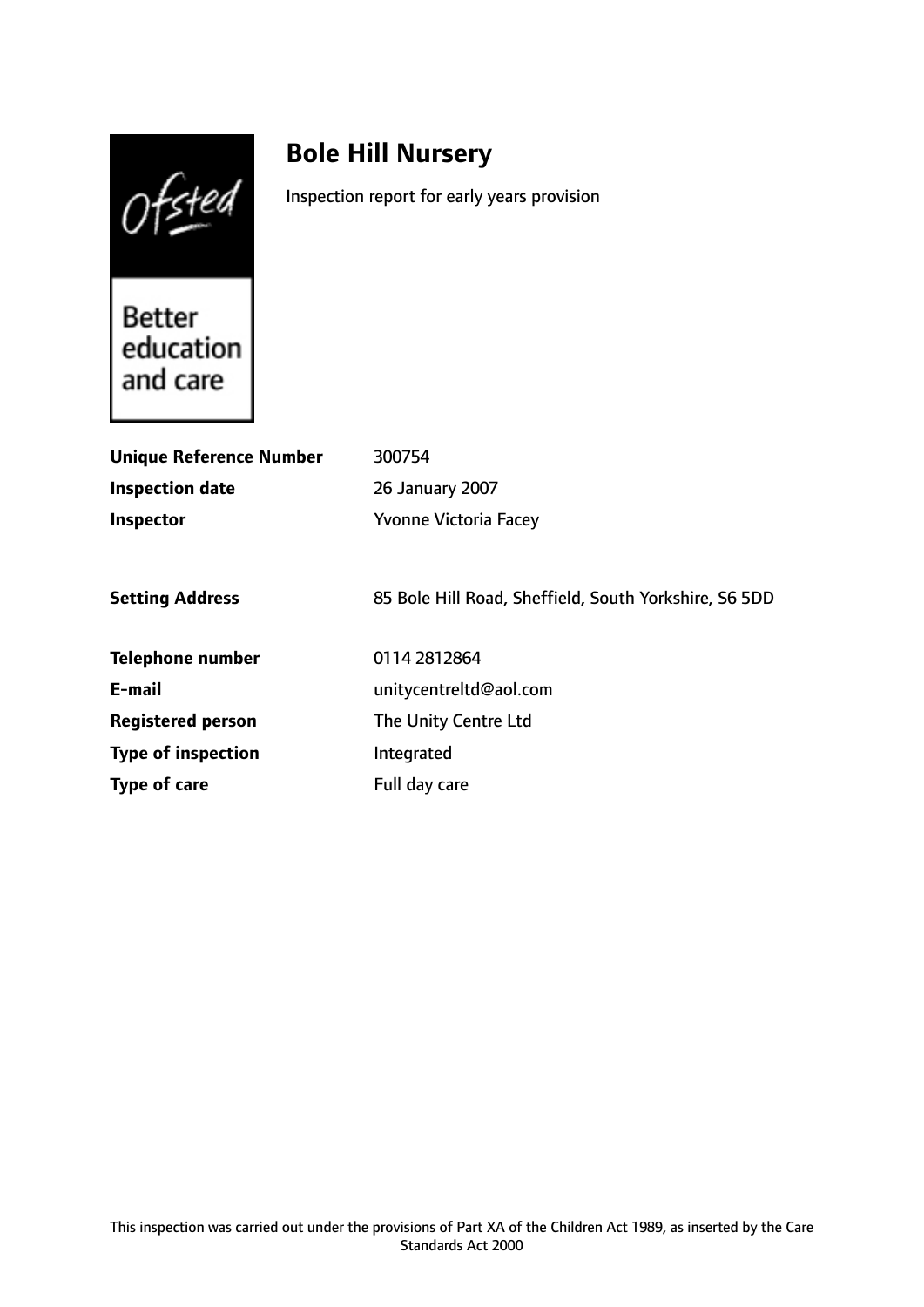# **ABOUT THIS INSPECTION**

The purpose of this inspection is to assure government, parents and the public of the quality of childcare and, if applicable, of nursery education. The inspection was carried out under Part XA Children Act 1989 asintroduced by the Care Standards Act 2000 and, where nursery education is provided, under Schedule 26 of the School Standards and Framework Act 1998.

This report details the main strengths and any areas for improvement identified during the inspection. The judgements included in the report are made in relation to the outcomes for children set out in the Children Act 2004; the National Standards for under 8s day care and childminding; and, where nursery education is provided, the *Curriculum guidance for the foundation stage.*

The report includes information on any complaints about the childcare provision which Ofsted has received since the last inspection or registration or 1 April 2004 whichever is the later.

## **The key inspection judgements and what they mean**

*Outstanding: this aspect of the provision is of exceptionally high quality Good: this aspect of the provision is strong Satisfactory: this aspect of the provision is sound Inadequate: this aspect of the provision is not good enough*

For more information about early years inspections, please see the booklet *Are you ready for your inspection?* which is available from Ofsted's website: *www.ofsted.gov.uk.*

## **THE QUALITY AND STANDARDS OF THE CARE AND NURSERY EDUCATION**

On the basis of the evidence collected on this inspection:

The quality and standards of the care are satisfactory. The registered person meets the National Standards for under 8s day care and childminding.

The quality and standards of the nursery education are satisfactory.

## **WHAT SORT OF SETTING IS IT?**

Bole Hill Nursery opened in 1998. It operates from six main playrooms within the grounds of a converted school. The nursery serves the local and wider community. The nursery is open each weekday from 08.00 to 18.00, all year.

A maximum of 123 children may attend the nursery at any one time. There are currently 105 children on roll. This includes 41 children who receive nursery education funding. Children attend for a variety of sessions. The nursery supports children with learning difficulties or disabilities, and children who speak English as an additional language.

There are 23 staff employed to work with the children. Most have early years qualifications and there are four currently on training programmes. The setting receives support from a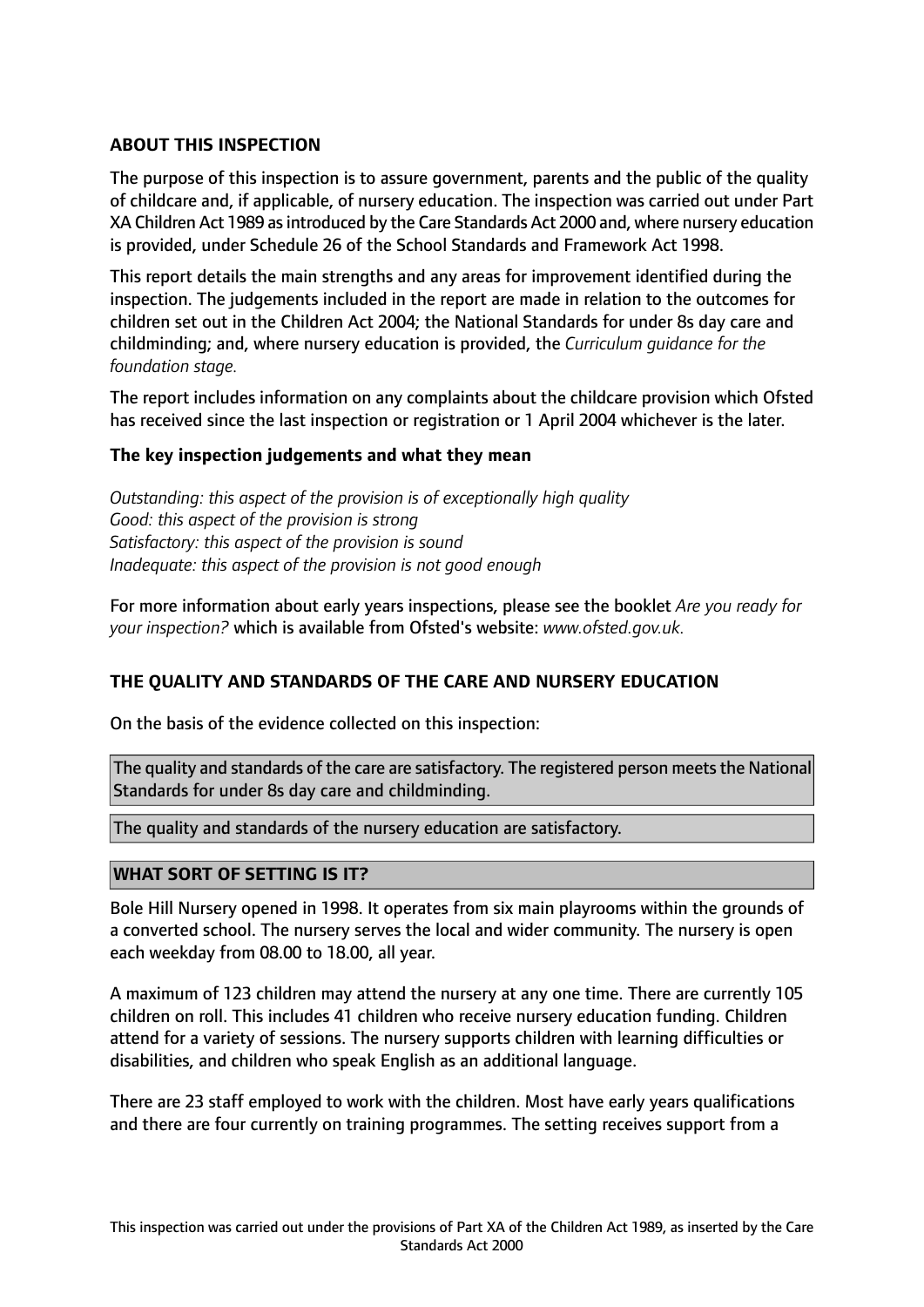qualified teacher from the Early Years Development and Childcare Partnership. The nursery is a member of the National Day Nurseries Association.

#### **THE EFFECTIVENESS OF THE PROVISION**

#### **Helping children to be healthy**

The provision is satisfactory.

Children are protected from infection because staff follow appropriate standards of hygiene procedures to minimise the risk of cross-contamination. For instance, they consistently wear disposable gloves and aprons when changing children, changing mats are cleaned with antibacterial spay and staff wash their hands after all changes. An exclusion policy for childhood illnesses is in place and shared with parents, protecting children from the spread of illness and infection. Children who become unwell during the session are appropriately cared for by the staff and parents are informed. Medication is generally recorded suitably, although this is inconsistent as some records are not signed by parents. Children's needs are met appropriately if they have an accident, as staff hold appropriate first aid certificates and first aid boxes are readily accessible. Accident records are generally well maintained and shared with parents. Children stay healthy and have satisfactory opportunities to learn about their personal hygiene through the daily routines.

Meal times are social occasions that provide children with opportunities to interact and mix with their peers. However, children are not given plates at snack time and in some areas they stand up to eat their snack. Children are given little opportunity to choose what they eat, as staff put their meals on their plates at lunch time. This results in missed opportunities to develop children's self-help skills. Meals are freshly prepared on the premises and are nutritious and balanced and staff are aware of children's individual dietary needs. Menus are displayed for parents. Children also have access to drinks throughout the day as a jug of water is provided in each room.

Children benefit from satisfactory physical exercise both indoors and outside. They have access to a soft play area, based in the main hall on the premises, and outdoor play areas. Children thoroughly enjoy climbing, crawling and running. They move with confidence and are able to negotiate around each other and obstacles. This helps them develop a positive attitude towards exercise and contributes to a healthy lifestyle. Regular use of small tools, such as pencils, scissors and a suitable range of construction toys, helps children develop their fine manipulative skills competently.

#### **Protecting children from harm or neglect and helping them stay safe**

The provision is satisfactory.

The premises are safe, secure and appropriately maintained. The children have access to a suitable range of resources which are appropriate for the ages of children cared for. These are safe and presented at suitable levels to encourage independence and ensure children are fully supported to develop safely in appropriate surroundings. Equipment is clean and well maintained and staff check for suitability of toys as they set up.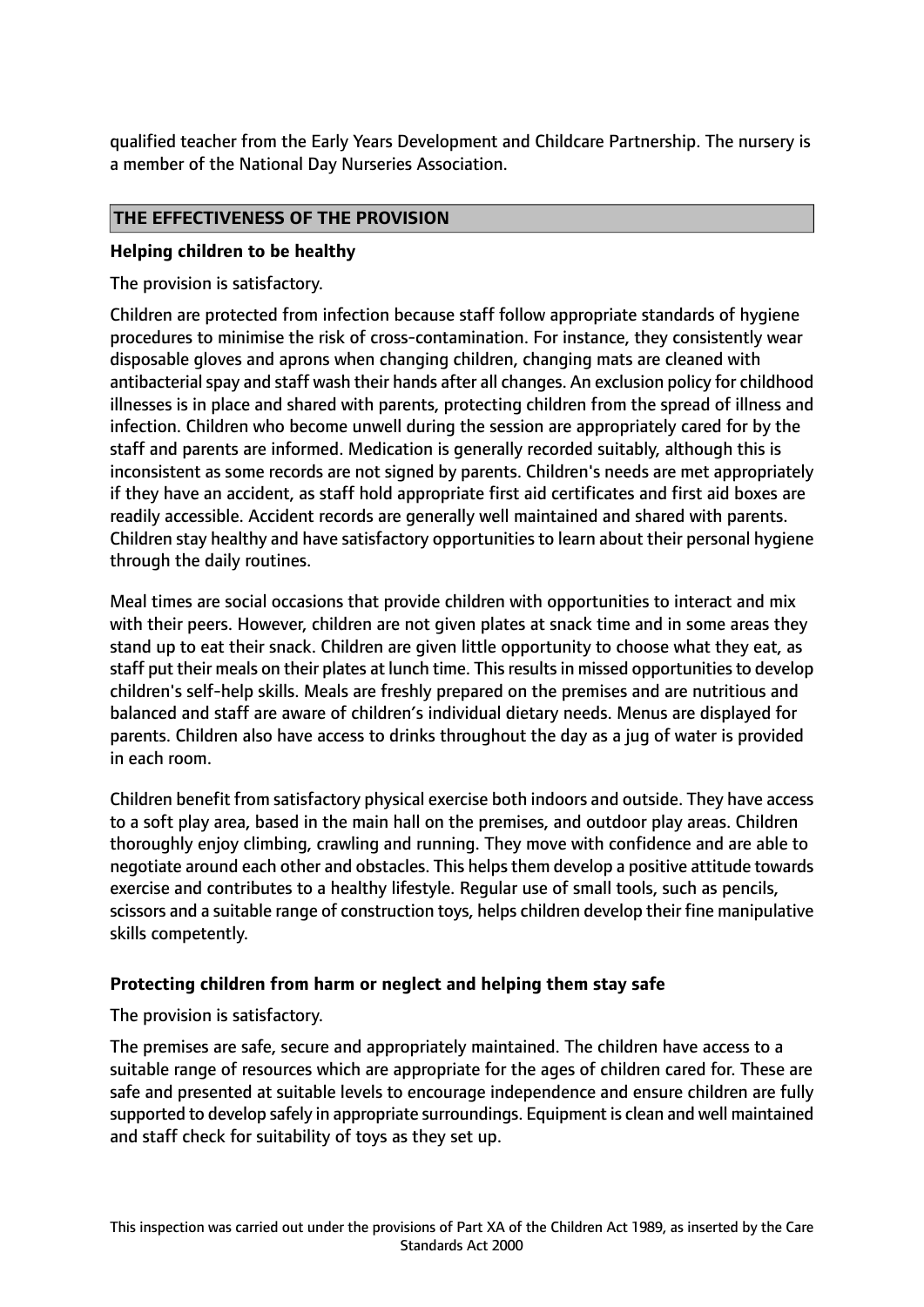Children have access to sufficient safe space to allow them to access a balanced range of activities. Children's welfare is safeguarded as appropriate staff have attended training in child protection and have sound knowledge and understanding of the setting's policy and procedure and current guidelines. However, procedures to be followed where an allegation is made against a member of staff are not clear in the policy, therefore this does not fully protect children. The child protection policy is easily accessible to parents, ensuring parents are aware of the setting's responsibilities.

Suitable precautions are in place to help keep children safe. For example, there is a visitors' log book, risk assessments are conducted and there is an appropriate procedure to follow in the event of a child being lost or not collected. Fire drills are undertaken regularly and ensure children are safe if evacuation is necessary. Children are beginning to develop a sound understanding about keeping themselves safe and staff talk to them about safety as everyday issues arise.

# **Helping children achieve well and enjoy what they do**

The provision is satisfactory.

Children enjoy their time in the nursery and they have fun. The staff are friendly and this contributes to creating a relaxing atmosphere where children feel a sense of belonging. Children develop their independence by selecting resources of their choice and initiating their play. Children settle quickly in the nursery and have friendly relationships with the staff. They are confident and keen to access the suitable range of activities. Children's daily activities and developmental progress is planned and the staff share information with their parents. Staff working with babies have attended some training in relation to the 'Birth to three matters' framework and have begun to incorporate this when planning activities. However, children in the toddler rooms are not yet benefiting from the framework as staff in those areas have not yet completed the training.

## Nursery Education.

The quality of teaching and learning is satisfactory. Staff have an adequate knowledge and understanding of the Foundation Stage curriculum. However, not all staff are confident when planning for all the early learning goals. For example, some areas are not planned for on the weekly planning sheets. Children's next steps in learning are identified from observations, although these are not consistently or effectively used to successfully inform the planning. As a result, learning intentions for activities are not secure to ensure all areas will be covered sufficiently over time to offer children a broad and balanced curriculum. Staff use a reasonable range of teaching methods, including adult-directed and freely chosen activities.

Children are encouraged to develop their communication skills because staff engage in meaningful conversations with them. They are eager to ask questions and communicate well with each other and staff. Children have satisfactory opportunities to develop their writing skills. Many children can write their own names confidently with recognisable letters and older children can draw detailed pictures of people. For example, they draw pictures of themselves for their coat pegs and the birthday board. However, they do not have opportunities to practise writing for a purpose in different areas of their play. They are beginning to link sounds to letters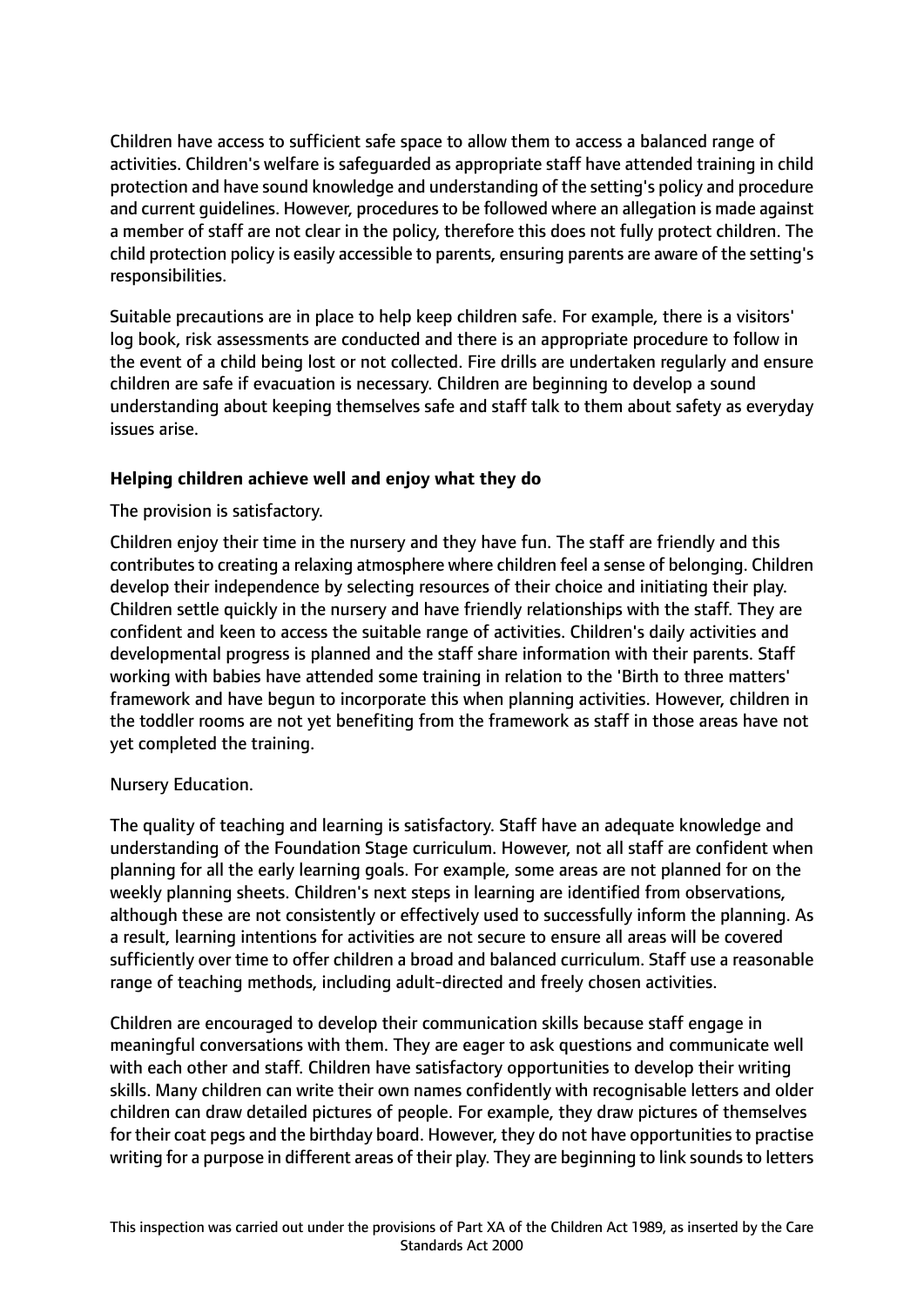and many know what letter their name begins with. For example, they know 'd' is for dog and 'e' is for egg. Children enjoy looking at books, and often access them freely from the book corner. They are able to turn pages one at a time, reading from front to back. Displays are labelled, providing children with access to written words.

Children understand and use numbers satisfactorily. They can count up to ten confidently and some older children can count beyond. Children are able to match shapes well and are beginning to compare and sort numbers. Opportunities for children to calculate, particularly using their problem solving skills, are limited. Children are developing an awareness of the needs of others and themselves though topics, such as my family, and relating to festivals. They are beginning to learn about creatures of the natural world. They have some opportunities to explore how things work, although this is inconsistent in planning, particularly with regards to using technology in everyday activities. Children build up the train track independently and construct with junk modelling and building blocks. They suitably develop their creative experiences as they have access to a balanced range of craft, music and role play. Children explore different media, such as play dough, clay and paints. They enjoy singing and use musical instruments freely. Children's physical skills are well developed and they enjoy outdoor play, although, outdoor activities are not effectively planned so that children can have varied experiences.

# **Helping children make a positive contribution**

## The provision is satisfactory.

All children are welcomed and their individual needs are identified. Procedures are followed to ensure children's likes and dislikes are known to staff. Children are encouraged to learn about themselves and others through the appropriate positive images in books, resources and planned activities. Staff gather personal information regarding children's needs to ensure that they are cared for in an environment that is sensitive to their individual needs. Children are helped to feel good about themselves because staff give them praise and encouragement for their attempts and achievements. They are generally well behaved and polite, and learn to accept the rules and respond to consistent expectations of the staff. Children's spiritual, moral, social and cultural development is fostered.

The partnership with parents is good. Information about the curriculum Foundation Stage and the early learning goals is explained well in the parent booklet. Children's developmental records are available at any time for parents to read and they are given a report each term, on which they can comment about their child's progress. Staff have formed friendly relationships with the parents and information is exchanged daily about what the children have been doing, both written and verbal. Parents are confident in approaching staff and this encourages them to share information and ask questions about what the children are doing and learning. This helps parents to share in their children's learning. Parents have access to a range of policies and procedures which are displayed in each room. Questionnaires are used to gain parents' views and ideas about the care their children receive and these are effectively used to improve the service provided. These assist in promoting the welfare, care and learning of the children. Notice boards and newsletters keep them fully informed of the current topics, daily activities, the menu and how they can contribute to their children's learning. However, this is not consistent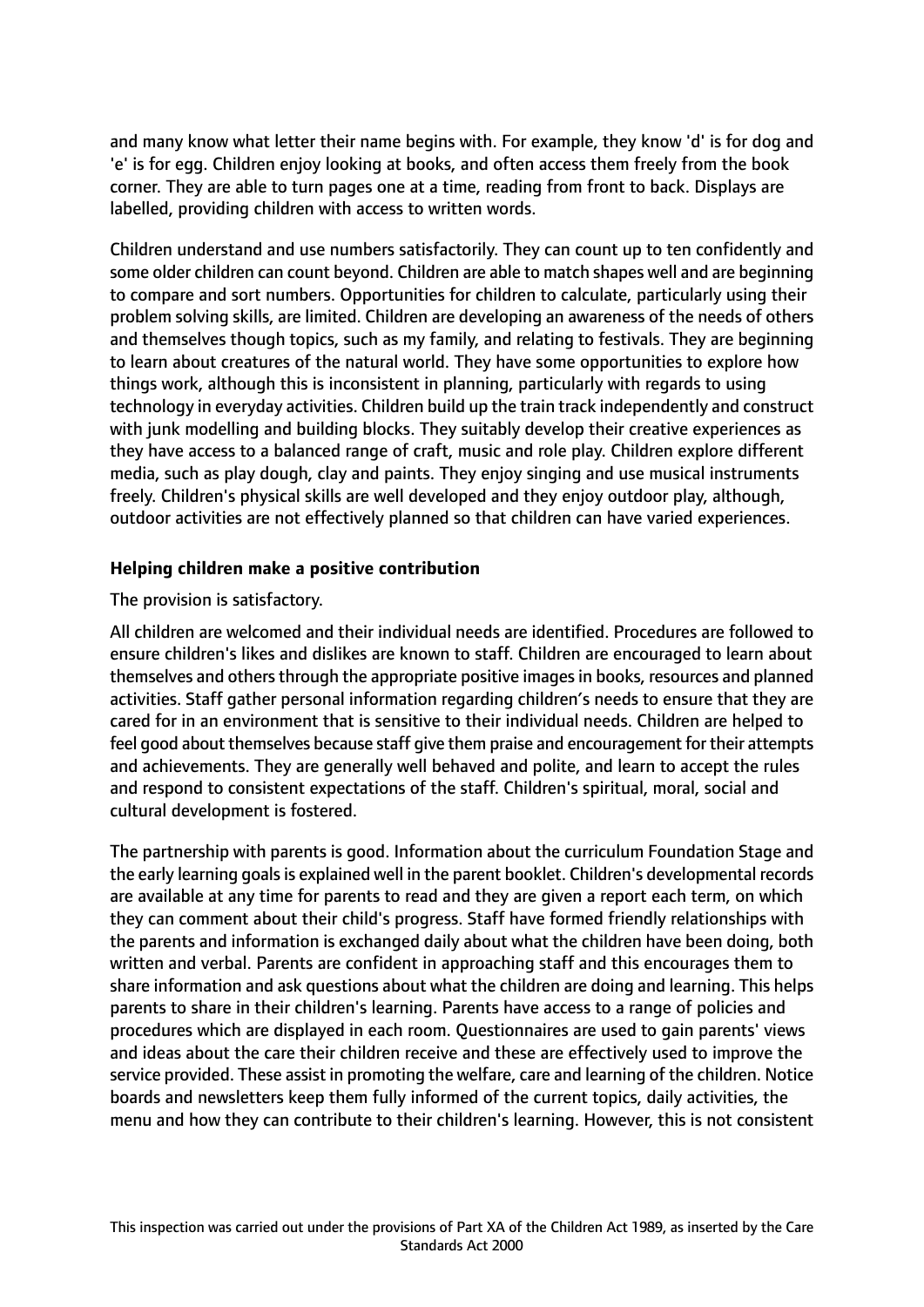throughout the nursery. They give very positive comments when asked about how their child is cared for in the different areas within the nursery.

# **Organisation**

The organisation is satisfactory.

The welfare care and learning of the children is generally promoted through the maintenance of records, policies and procedures. Children are in the care of qualified and suitably experienced staff, who are fully supportive to ensure they are happy and settled in the nursery. Appropriate recruitment and vetting procedures are followed to ensure staff are suitable to care for children. Policies and procedures work generally well in practice to help staff understand their roles and responsibilities. The ratios are adequately maintained. Risk assessments are in place and the staff ensure children's safety throughout the premises.

The leadership and management are satisfactory. Staff have accessto training and development opportunities and there is an appraisal system in place to ensure staff access the appropriate training to enhance their skills. Support has been put in place from the local authority to help staff to implement the Foundation Stage and develop assessment of children's progress. There are some opportunities for staff to meet as a team and they are involved in planning activities.

Overall, the provision meets the needs of the range of the children for whom it provides.

# **Improvements since the last inspection**

Since the last inspection the group have reviewed their child protection and complaints policies and procedures. The complaints policy is shared with parents and has the relevant details. The child protection procedure is not clear on actions to follow if allegations are made against a member of staff. This still remains an area for improvement. They have produced a new policy for accident recording which is shared with all staff.

The nursery have considered the improvements for the nursery education raised at the previous inspection. They have begun to develop how they use assessments for planning activities, and children have more opportunities to access musical instruments as the nursery has purchased a wider selection.

## **Complaints since the last inspection**

Concerns were raised under National Standard 2 regarding staffing ratios. A visit was made by a childcare inspector to the provision to discuss the concerns. Appropriate actions were agreed to meet the National Standard. Ofsted are satisfied that the provider remains qualified for registration.

The provider is required to keep a record of complaints made by parents, which they can see on request. The complaints record may contain complaints other than those made to Ofsted.